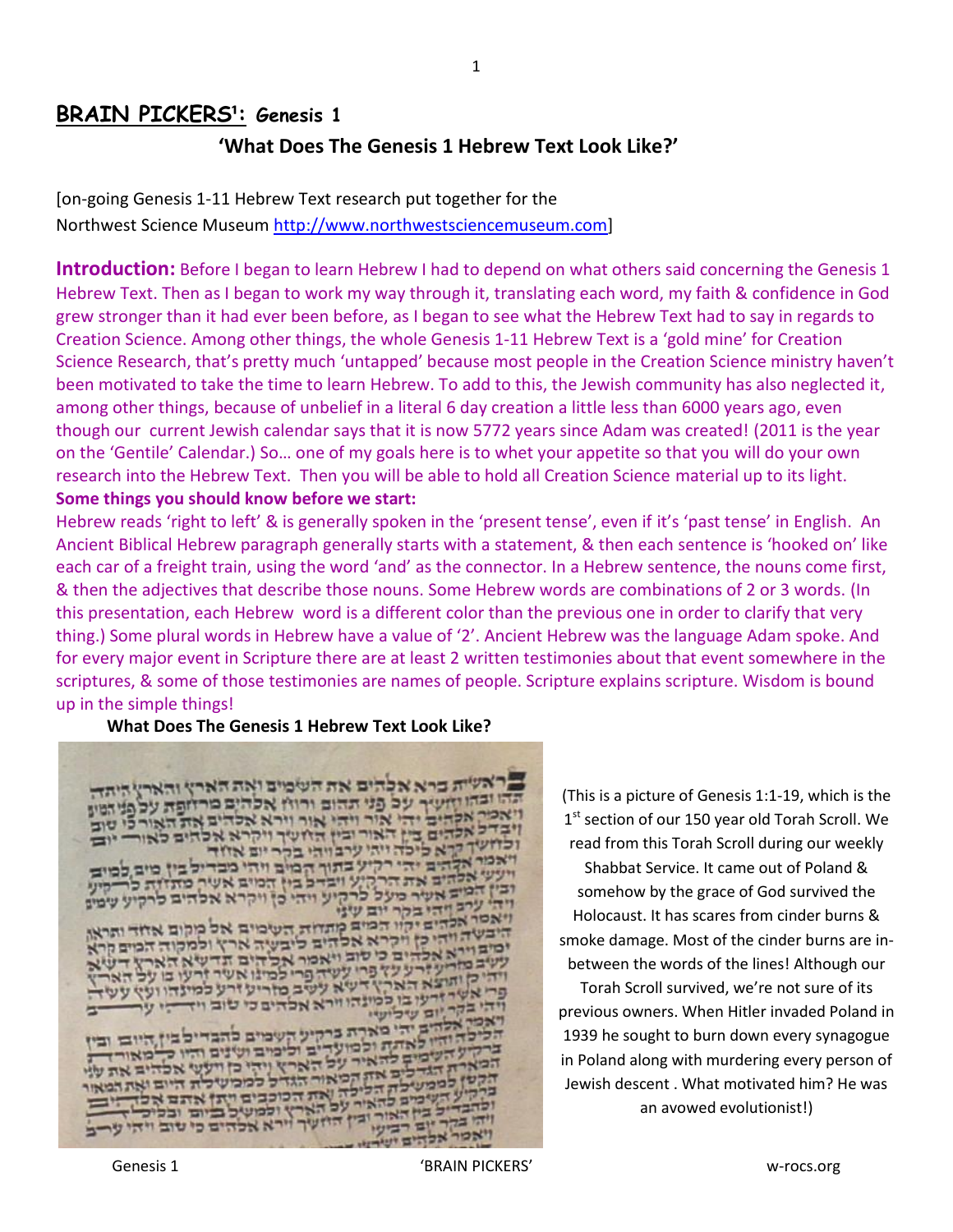Some people say that Genesis chapter 1 gives room for millions of years, especially Day One. They're wrong. The Genesis 1 Hebrew Text doesn't say that at all! Let's take a look at it....

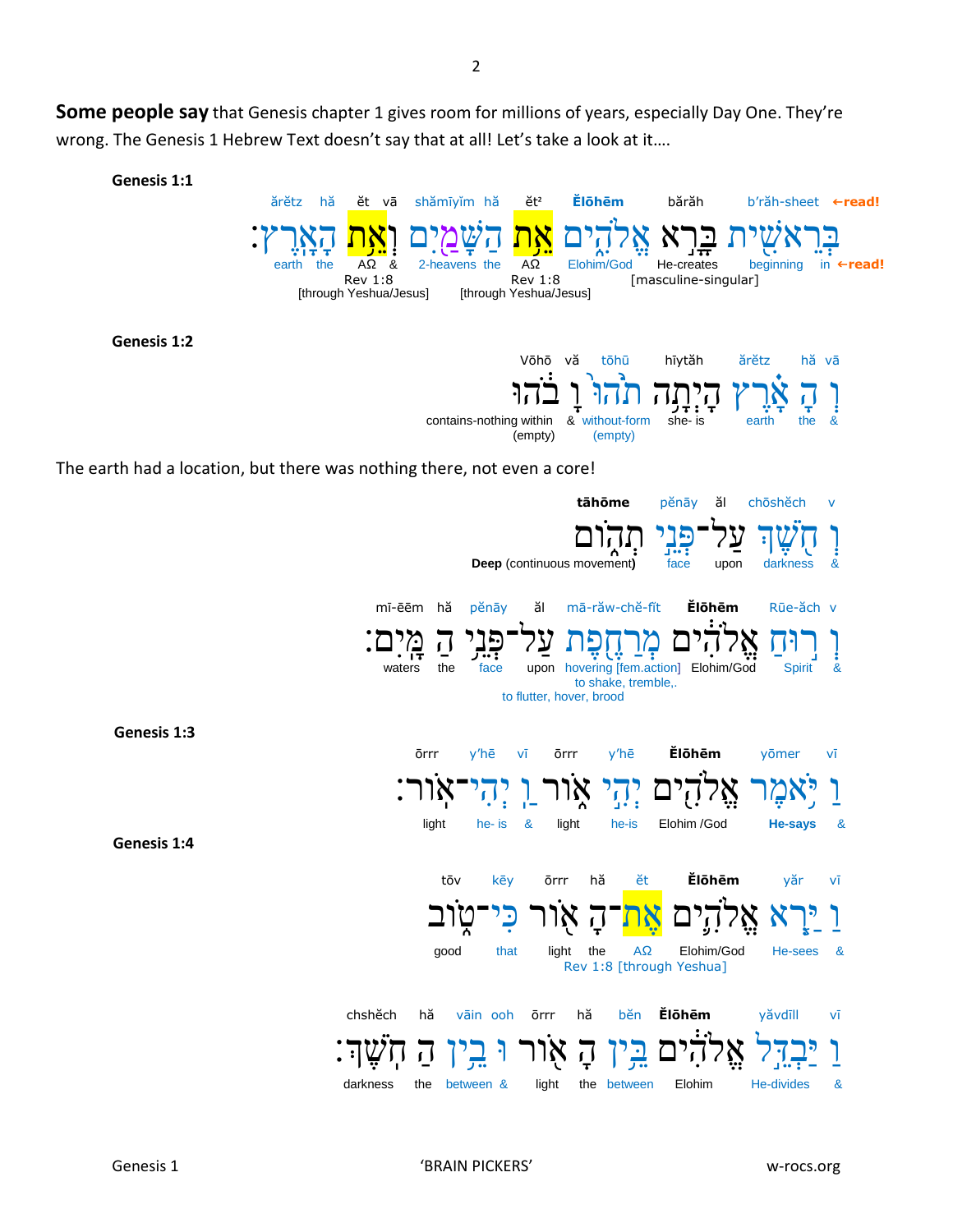

### **Think in '3D' instead of 'flat'! & think 'whole universe' instead of 'earth's surface'.**

This is a 'flat' diagram of The Holy Spirit moving over the face of the waters. In reality the waters were a mass of some sort & The Holy Spirit was **'encasing it'**, so His moving over it would have been from every direction! The Hebrew text says it was the type of 'moving' that was to hover over, to shake, to tremble, to flutter, & to brood over. How intense was His acting upon the waters? A Humming Bird hovers pretty fast, but I'm convinced that The Spirit of God was moving intensely faster! My guess is that He was moving way beyond the speed of light!

And what do you suppose would happen next? …………………….The whole thing lit up!!

Genesis 1 No. 2012 12:30 No. 2013 12:30 No. 2014 12:30 No. 2014 12:30 No. 2014 12:30 No. 2014 12:30 No. 2014 1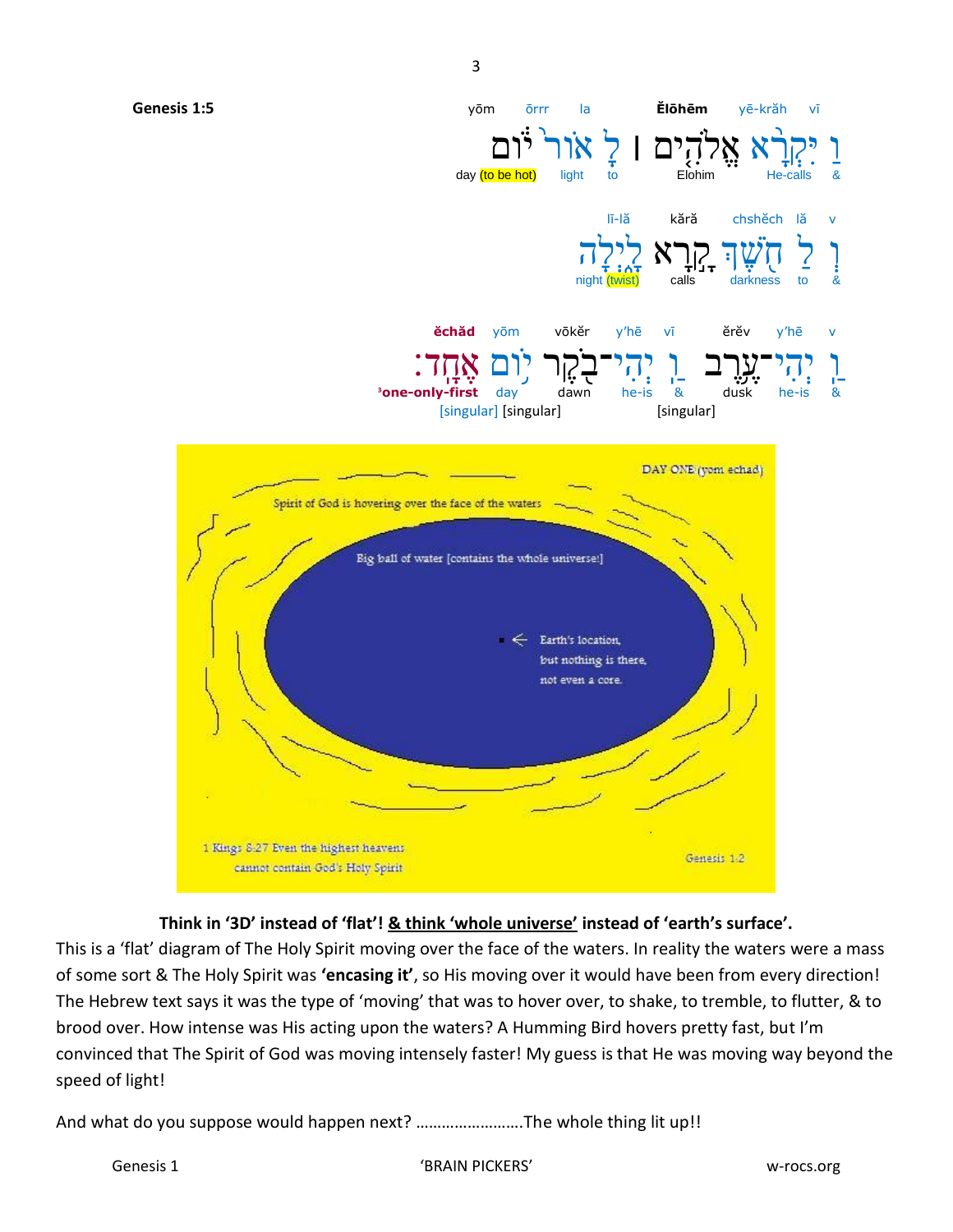[<sup>5</sup>Are you aware that the whole universe is full of light, but scientists say that the universe is not old enough for light to have reached every part of it?]

Then after God says, "Let there be light!", He apparently turns this whole mass around in a complete circle in the same amount of time as one Sabbath 24 hour period of rest (see Exodus 20:11). Can the Holy Spirit do that? Of course He can! Solomon says that 'even the highest heavens cannot contain Him' (1 Kings 8:27 & 2 Chronicles 6:18). He's bigger than the sky!

⁶So picture this: a huge fully charged ball of water spinning in a complete circle, probably way faster than the speed of light… At some point the centrifugal force is going to cause the water to move outwards from the center, & if the Holy Spirit is still encasing it, then the waters will gather at the extremities causing the center to be hollow with some residue of moisture in places, maybe even in a fixed location (depending on how the outer waters are made to circulate). What comes to my way of thinking is a washing machine on spin cycle. The water exits from the center in all directions, & keeps going until it runs into a boundary. Another thought to add to this is that in a cyclone/hurricane the center is calm.

Does the Hebrew Text say anything about this? Yes! But before we go there, I have to explain something: When we were learning Hebrew our Hebrew teacher taught us that **in the Hebrew Text, when a word is plural, if the 3rd letter from the end has a little line under it (called a 'patach') then the word is plural to the value of 2.** It means that there are 2 of whatever the word is: 2 sheep, 2 dogs, 2 waters, 2 heavens, etc. See an example of this in Genesis 1:1. (The 3<sup>rd</sup> Heaven is outside of the Creation.)

Ok, so then as He begins to spin this mass of water in a complete circle for the  $2^{nd}$  day, here's how verse 6 reads:



[**raqia**: 'an extended surface'. It comes from a word meaning something that is produced by hammering, stamping, or stretching'. In some versions it's translated as 'the expanse' & in other versions it's translated as 'the firmament'. It's some kind of a 'structure' & not a 'nothing'. There's a Creationist in Bozeman who has an interesting theory about 'space bubbles'. He describes it as 'the warping of space due to gravity'. His diagram of this can be seen at [http://www.amunrud.com](http://www.amunrud.com/) Another theory is proposed by Russell Humphreys, PH.D. in his book 'Starlight & Time'. ]

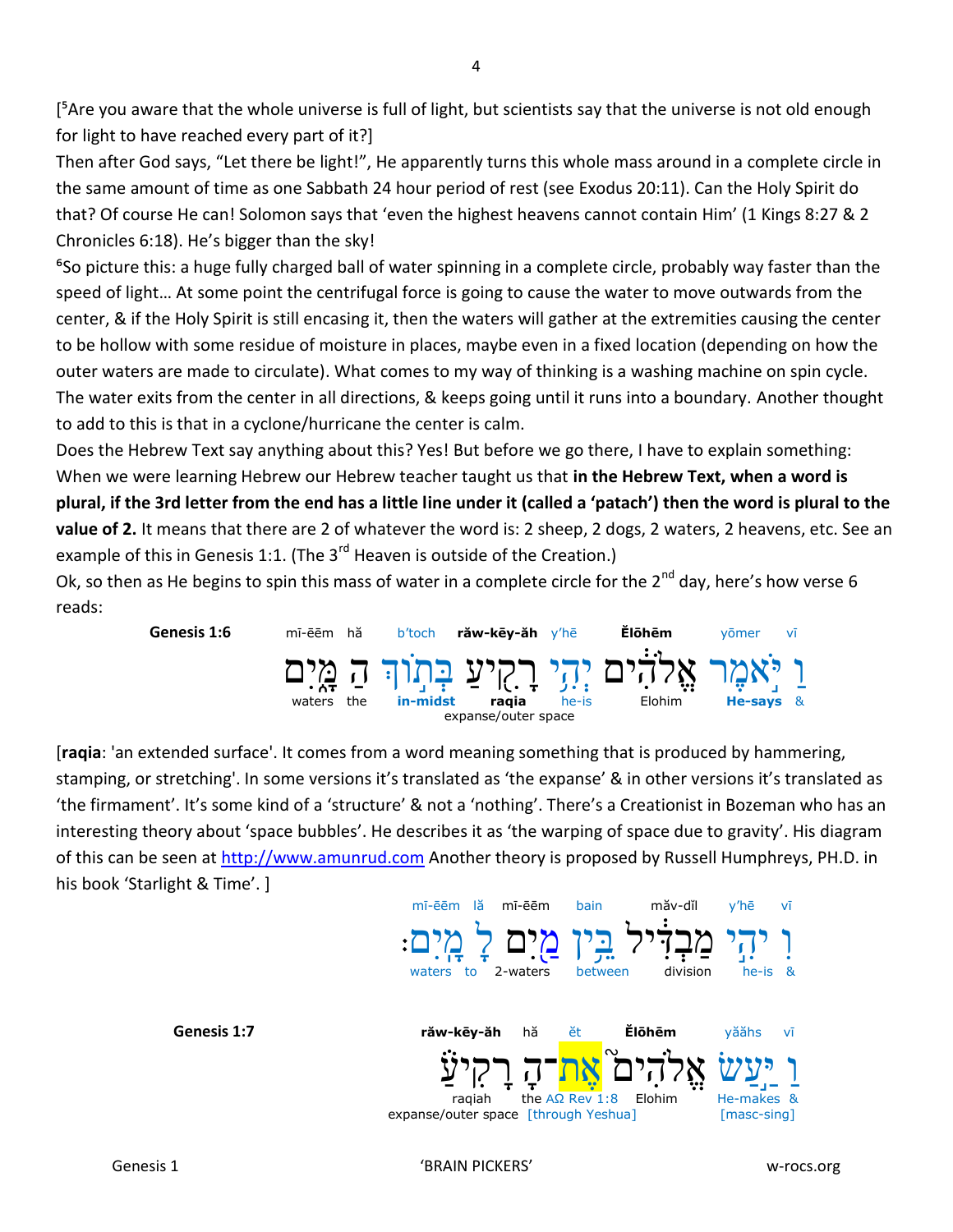

 $\sqrt{5}$ 

[Later He places the sun, moon & stars in the 'raqia', & the birds will fly on the 'face' of it.]



Here's a 'flat' diagram of it: (the drawing of the 'earth' is way out of proportion!)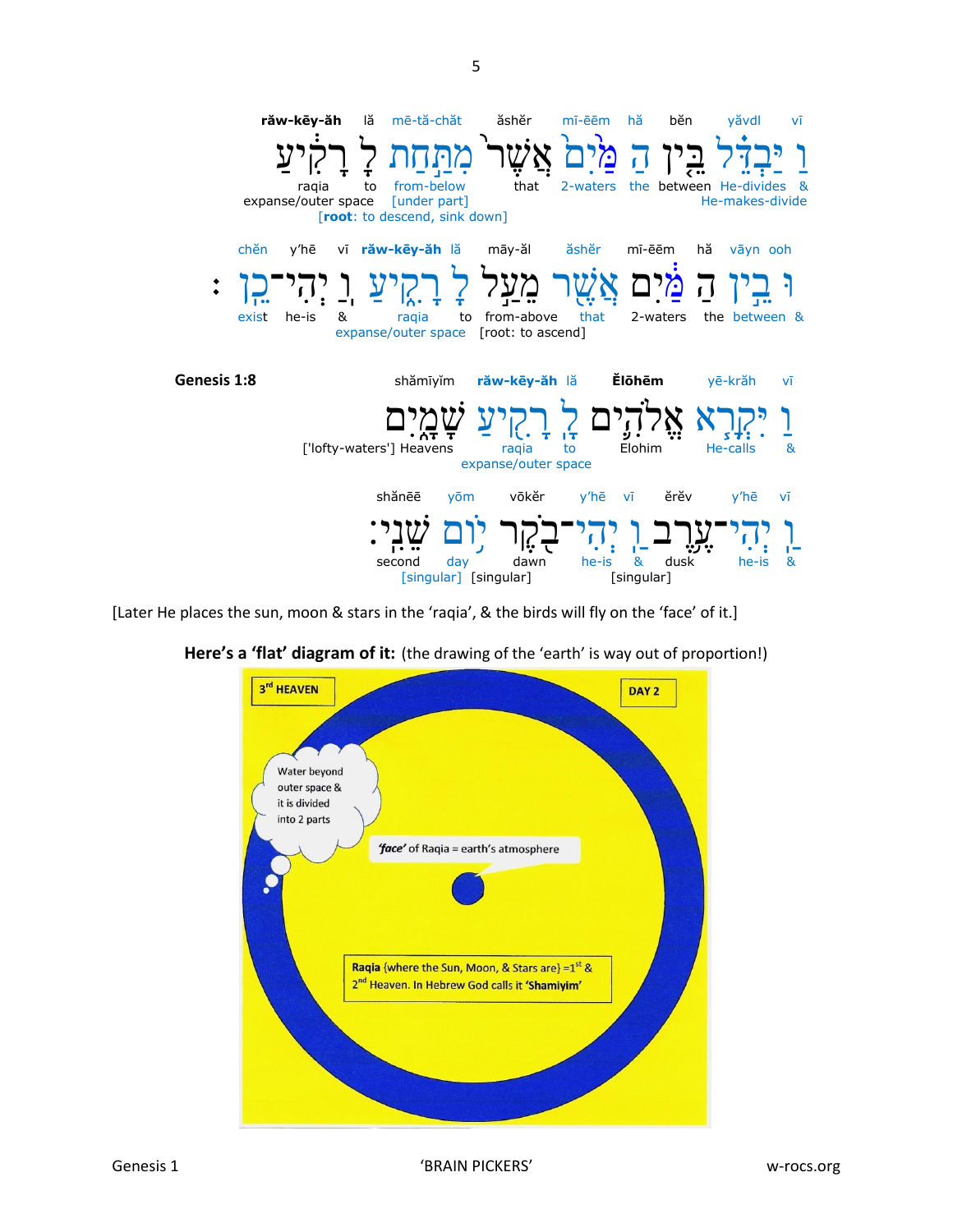So at the end of Day 2 outer space has been formed (but it is empty!) & there's 2 distinct bodies of water beyond it, & somewhere in the 'middle' of outer space is the earth, but at that time it consists solely of 2 separate bodies of water.

Ok... It's 'brain picking time'! How do the 2 separate bodies of water above outer space/the raqia function? My guess is that they may function somewhat similar to the way a whirl pool exists within a river, & if the volume & the speed of the river changes, then the whirl pool collapses. What do you think? Isaiah 34:4, Matthew 24:29, Mark 13: 24-25, & Revelation 6:12-17 all say that during the Tribulation the stars are going to fall & the sky is going to roll up like a scroll, so at that point in time are the 2 waters beyond the ragia/outer space going to change their speed & cause the ragia to collapse?

**Day 3:** The earth is about to experience it's 3<sup>rd</sup> spin. On Day One it was part of the whole body of water that contained the universe. On Day 2 it became separated from the rest of the water. On Day 3 the 2 waters that the earth consists of are about to be spun out, leaving the core behind in the center & then those 2 waters will be mated together by a 10 mile thick granite slab that will stand on legs/pillars in the lower body of water & support an upper body of water. [Hydroplate Theory. See www.creationscience.com]



The 'dry land' was one piece, not pieces. This eliminates the theory of 'Plate Tectonics & the theory of 'Continental Drift'. ]

[singular

2 Peter 3:5 says that the earth was standing out of water & in the water. In order for a thing to 'stand', it has to have some sort of 'legs'.



1 Samuel 2:8 says that 'the inhabited part of the globe' [root meaning of 'world'] is set on pillars/columns. Those 'legs' are standing in the water underneath the land. Day  $3/3^{rd}$  spin cycle is when God laid the foundations of the earth (Job  $38$ ).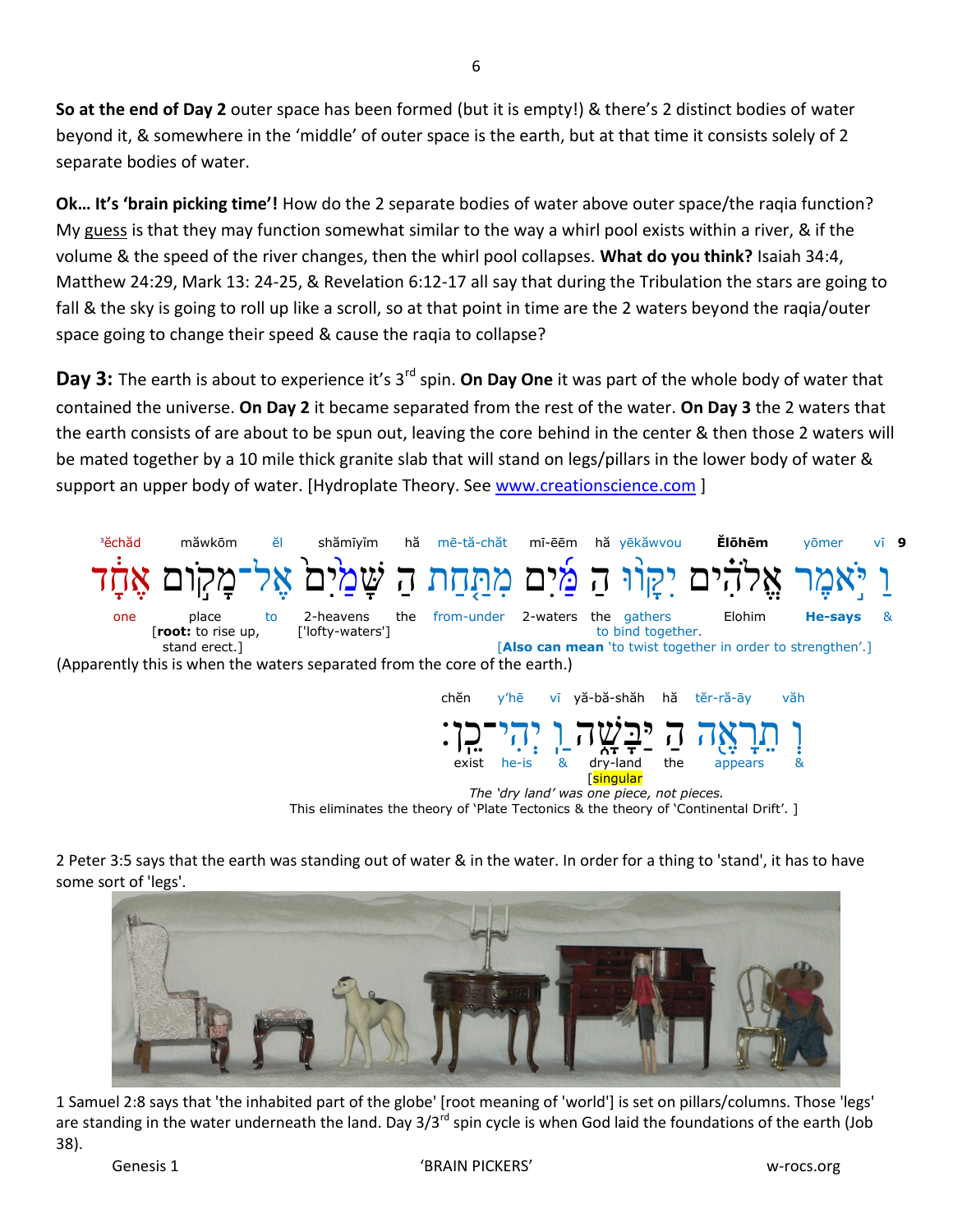The following are Dr Walt Brown's diagrams of what happened. His 'Hydroplate Theory' fits with what the Hebrew Text is saying**.** The first picture demonstrates how as the crust formed, it would have been uneven, & the 2<sup>nd</sup> picture demonstrates how the weight of the upper water would have caused the thicker areas to sink down & form pillars, which in turn forced the land to rise up out of the water (demonstrated in picture 3). The 4<sup>th</sup> picture is also an illustration of the layout of the pre-flood earth. Keep in mind that the Hebrew Text (Genesis 7:11) says that the waters below the land were greater than the waters resting in shallow lakes & oceans above the land in the pre-flood earth.

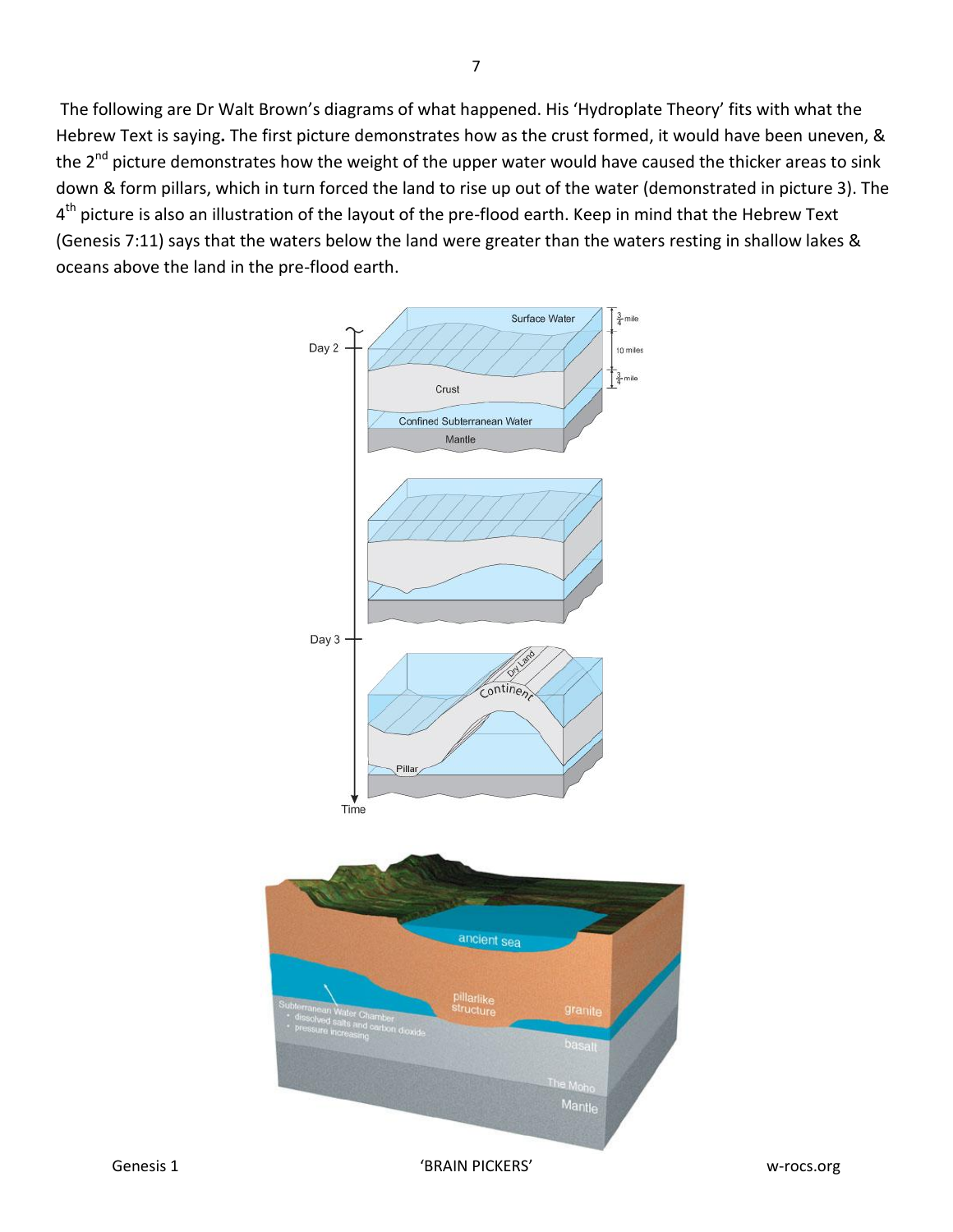For more information see 'In The Beginning, Compelling Evidence for Creation & the Flood' by Walt Brown, Ph.D. You can read it online at http://www.creationscience.com/onlinebook/HydroplateOverview6.html

If you look at granite under a very high powered microscope, you'll find 'halos'. The 'halos' are a gas bubble in a bubble, inside another bubble, inside another bubble around the atom. The 3<sup>rd</sup> inner 'bubble' only has a 'life' of 3 minutes. These 'bubbles' (called 'Polonium 218' halos) are 'frozen' in the granite.



When God created the granite, it took less than 3 minutes, so the 'bubbles' didn't escape. The halos found in Granite wouldn't be there if the granite was made out of molten rock. If the rock had been heated when it was created, it would have taken a long time to cool, & the 'Polonium 218' halos would have disappeared. Since the granite was made solid, this means that the earth was never molten. If it had been, it would have melted the granite. [For more information go to **www.halos.com** See also the book 'Creation's Tiny Mystery' by Robert V. Gentry, & video 'Fingerprints of Creation']

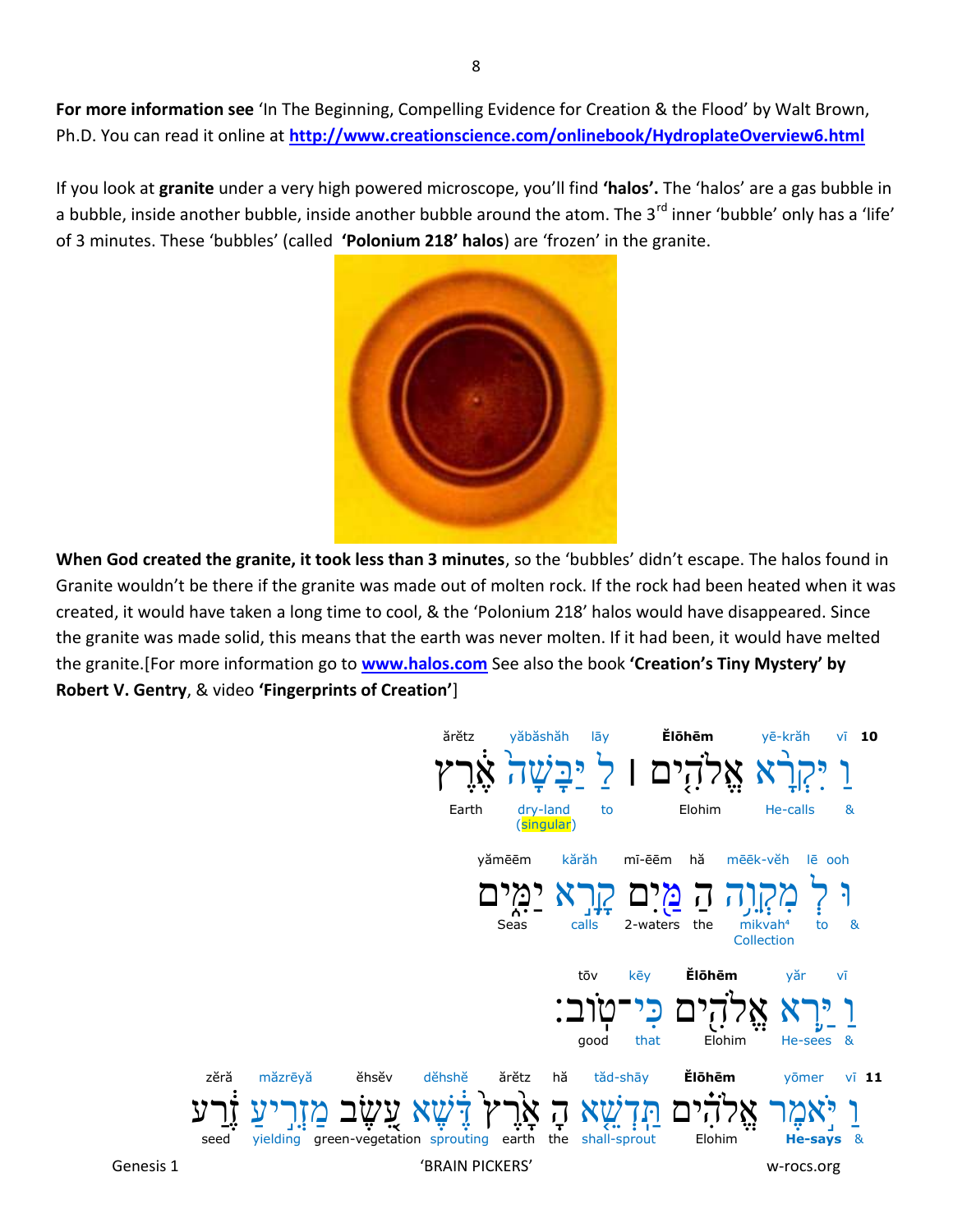\n The 
$$
y
$$
 is a  $y$  is a  $y$  is a  $y$  is a  $y$  is a  $y$  is a  $y$  is a  $y$  is a  $y$  is a  $y$  is a  $y$  is a  $y$  is a  $y$  is a  $y$  is a  $y$  is a  $y$  is a  $y$  is a  $y$  is a  $y$  is a  $y$  is a  $y$  is a  $y$  is a  $y$  is a  $y$  is a  $y$  is a  $y$  is a  $y$  is a  $y$  is a  $y$  is a  $y$  is a  $y$  is a  $y$  is a  $y$  is a  $y$  is a  $y$  is a  $y$  is a  $y$  is a  $y$  is a  $y$  is a  $y$  is a  $y$  is a  $y$  is a  $y$  is a  $y$  is a  $y$  is a  $y$  is a  $y$  is a  $y$  is a  $y$  is a  $y$  is a  $y$  is a  $y$  is a  $y$  is a  $y$  is a  $y$  is a  $y$  is a  $y$  is a  $y$  is a  $y$  is a  $y$  is a  $y$  is a  $y$  is a  $y$  is a  $y$  is a  $y$  is a  $y$  is a  $y$  is a  $y$  is a  $y$  is a  $y$  is a  $y$  is a  $y$  is a  $y$  is a  $y$  is a  $y$  is a  $y$  is a  $y$  is a  $y$  is a  $y$  is a  $y$  is a  $y$  is a  $y$  is a  $y$  is a  $y$  is a  $y$  is a  $y$  is a  $y$  is a  $y$  is a  $y$  is a  $y$  is a  $y$  is a  $y$  is a  $y$  is a  $y$  is a  $y$  is a

 $\mathbf{q}$ 

The way its worded here says that the trees & plants had mature seeds on them on the day that they were made... just like Aaron's rod that budded. What would the animals have eaten if they didn't? The trees probably didn't have rings in the same way that Adam & Eve probably didn't have belly buttons. And if this be the case, then the shinning from the stars would be instantaneous too, especially because God indicates that their purpose was for signs & festivals etc. [There is now scientific evidence that indicates that the speed of light was radically faster in the beginning than it is now. The speed of light is decaying. For more information go to www.answersingenesis.org & www.icr.org & type in 'speed of light' |[New life also appeared on the 3<sup>rd</sup> day when Yeshua/Jesus rose from the dead!... & the 'Bread He's of Life'.]

\n Shămiyim ha răv-kēy-ăh bē mā-ōrr-ōt y'hē Elohēm yōmer vi 14  
\n D'
$$
\sum_{i=1}^{n} \sum_{i=1}^{n} \sum_{j=1}^{n} \binom{n}{i} \binom{n}{j} \binom{n}{j} \binom{n}{j} \binom{n}{j} \binom{n}{j} \binom{n}{j} \binom{n}{j} \binom{n}{j} \binom{n}{j} \binom{n}{j} \binom{n}{j} \binom{n}{j} \binom{n}{j} \binom{n}{j} \binom{n}{j} \binom{n}{j} \binom{n}{j} \binom{n}{j} \binom{n}{j} \binom{n}{j} \binom{n}{j} \binom{n}{j} \binom{n}{j} \binom{n}{j} \binom{n}{j} \binom{n}{j} \binom{n}{j} \binom{n}{j} \binom{n}{j} \binom{n}{j} \binom{n}{j} \binom{n}{j} \binom{n}{j} \binom{n}{j} \binom{n}{j} \binom{n}{j} \binom{n}{j} \binom{n}{j} \binom{n}{j} \binom{n}{j} \binom{n}{j} \binom{n}{j} \binom{n}{j} \binom{n}{j} \binom{n}{j} \binom{n}{j} \binom{n}{j} \binom{n}{j} \binom{n}{j} \binom{n}{j} \binom{n}{j} \binom{n}{j} \binom{n}{j} \binom{n}{j} \binom{n}{j} \binom{n}{j} \binom{n}{j} \binom{n}{j} \binom{n}{j} \binom{n}{j} \binom{n}{j} \binom{n}{j} \binom{n}{j} \binom{n}{j} \binom{n}{j} \binom{n}{j} \binom{n}{j} \binom{n}{j} \binom{n}{j} \binom{n}{j} \binom{n}{j} \binom{n}{j} \binom{n}{j} \binom{n}{j} \binom{n}{j} \binom{n}{j} \binom{n}{j} \binom{n}{j} \binom{n}{j} \binom{n}{j} \binom{n}{j} \binom{n}{j} \binom{n}{j} \binom{n}{j} \binom{n}{j} \binom{n}{j} \binom{n}{j} \binom{n}{j} \binom{n}{j} \binom{n}{j} \binom{n}{j} \binom{n}{j} \binom{n}{j} \binom{n}{j} \binom{n}{j} \binom{n}{j} \binom
$$

Notice that the Hebrew Text doesn't say seasons here. There is also evidence that before The Flood, that the days were about 20 minutes longer & there were only 360 days in a year. See #39 at http://creationscience.com/onlinebook/Trenches7.html#wp8520308

'BRAIN PICKERS'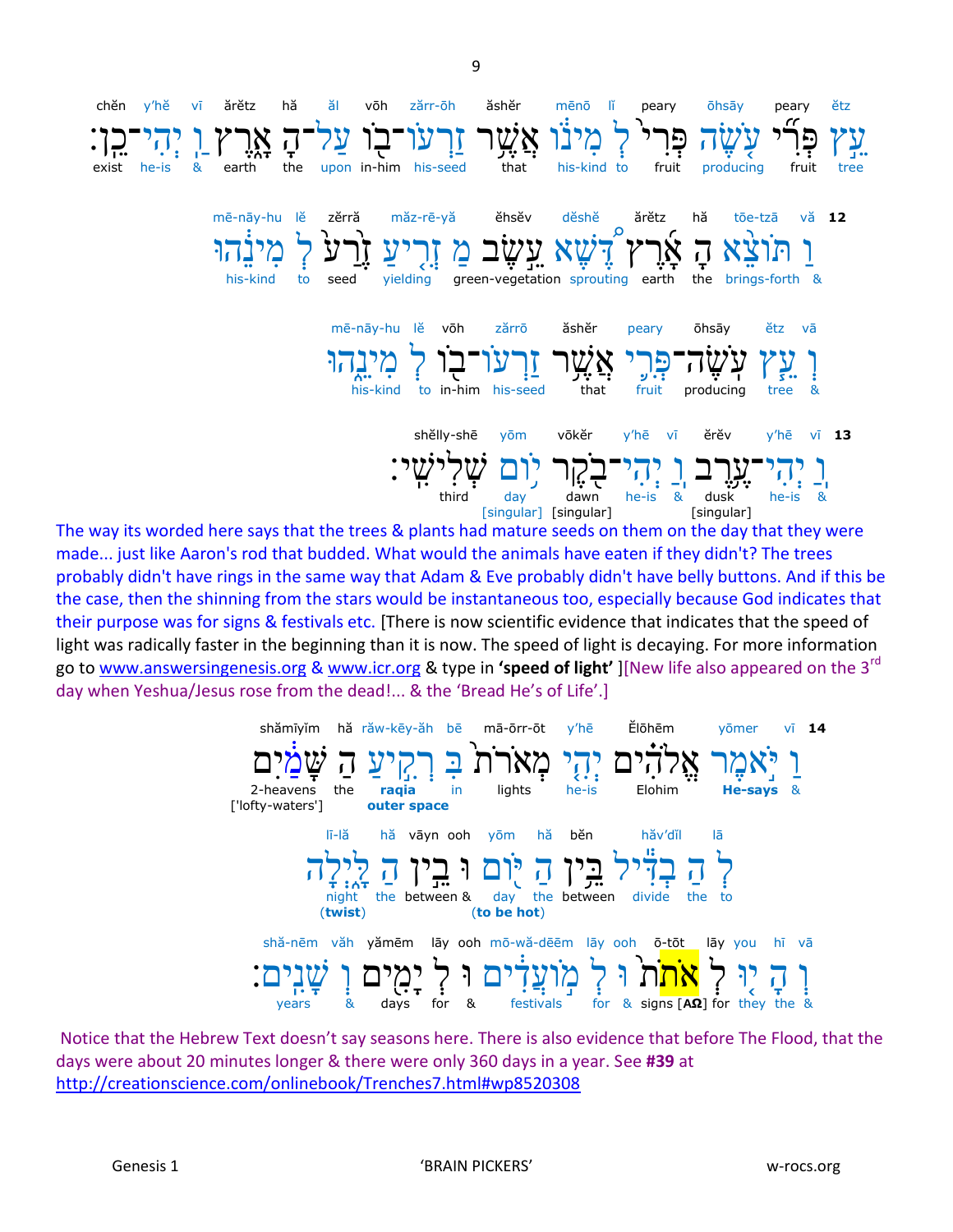shămīyim hă răw-kēy-ăh bee m'orr-ot ărětz hă ăl earr hă lay lee you hă va 15 earth the upon shine the to 2-heavens the ragia in lights for they the ['lofty-waters'] outer space chěn y'hē vī exist he-is **Ĕlōhēm** văăhs aĭdōlēēm hă mā'ōrr-ōt hă shnāv ět  $v\bar{v}$  16 'big-ones' the lights the  $A\Omega$  Rev 1:8 Elohim He-makes & two through Yeshua [masc-sing] yōm hă l'měm-shěll-ět gădōl hă mă'ōrrr hă ĕt light the  $A\Omega$  Rev 1:8 day(to be hot) the to large-one the through Yeshua lī-lă l'měm-shěll-ět hă mă'ōrrr hă hă kătōn ĕt vā night(twist)  $tha$ ماری to small-one the light the Yeshua & **Please note:** [/Y] or /Yeshua = through Yeshua cōk-chă-vēēm hă ĕt vā [The Arab. & Ethiop. = 'to roll up'] stars the /Yeshua &

The word for stars is a totally different word than the word used for the lights that we call the sun & the moon. The purpose of the stars are to shine upon the earth. They were made to declare to us God's glory (Ps 19:1). Ps 33:6, "By the word of YAHVEH were the 2-heavens made & all the host of them by the breath of His mouth." The 'ragia' is thin & something that is hammered out. The sun, moon & stars were placed in the Raqia. The Raqia is a structure that is stretched out like a curtain (Gen 1:8, Ps 104:2, Isaiah 40:22). Isaiah 34:4 says "& all the host of heaven shall be dissolved, & the heavens shall be rolled together as a scroll: & all their host shall fall down, as the leaf falleth off from the vine, & as a falling fig from the fig tree."(See also Rev 6:13 & 14.) Have you seen Spike Psarris' 'What You Aren't Being Told About Astronomy (volume 1) Our Created Solar System'? See www.creationastronomy.com

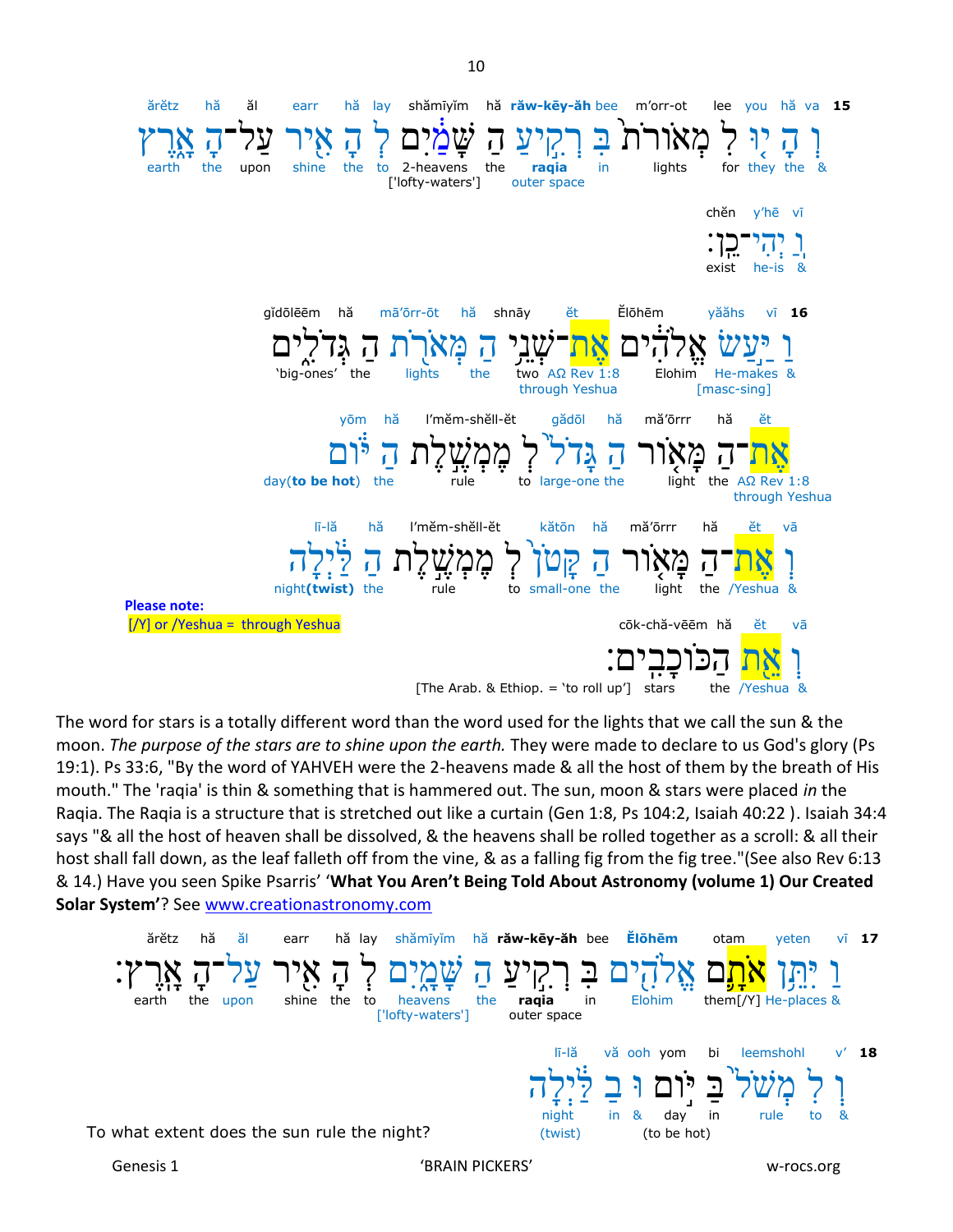

'Our Created Moon' by Don DeYoung & John Whitcomb is well worth reading.

We now know that there are animals & plants that thrive in boiling hot water & live in total darkness near the bottom of the ocean. According to the Hydroplate theory, the water below the granite slab was very salty, & the shallow Pre-Flood seas pocketed in the granite slab were fresh water. According to the Hebrew Text, there were animals who lived in abundance under the 10 mile thick granite layer before the Flood happened. The '2waters' mentioned here are not referring to any sort of 'Canopy Theory'....because they are teaming with aquatic animals. The next part of the verse says that birds fly upon the face of the Raqia (the face of outer space) the heavens.... That's not the 2-waters!



This would also include Mosasaurs, Megalodon, Kronosaurus, Plesiosaur, Pliosaur, Xiphactinus, Mesonychteuthis (colossal squid), Styxosaurus, as well as some others. [See 'Dragons of The Deep' by Carl **Wieland & Darrell Wiskur]** 

|           |                 |  |  | mivneihem l' mī-ēēm hă shartzoo                                                                                                                                                                              | ăshĕr | romeset ho chayah hă |  |            | nefesh kol ět vī |  |  |  |
|-----------|-----------------|--|--|--------------------------------------------------------------------------------------------------------------------------------------------------------------------------------------------------------------|-------|----------------------|--|------------|------------------|--|--|--|
|           |                 |  |  | וְ <mark>אֵת</mark> כָּל־גָפֶשׁ הַ חַיָּה זֶן רֹמֶשֶׁת אֲשֶׁר <i>"טֲ</i> רָצּוּ הַ מַּׁיִם לְ מִינֵהֶם<br>their-kinds to <b>2-waters</b> the teems/swarms that moving the living the breathing all /Yeshua & |       |                      |  |            |                  |  |  |  |
| Genesis 1 | 'BRAIN PICKERS' |  |  |                                                                                                                                                                                                              |       |                      |  | w-rocs.org |                  |  |  |  |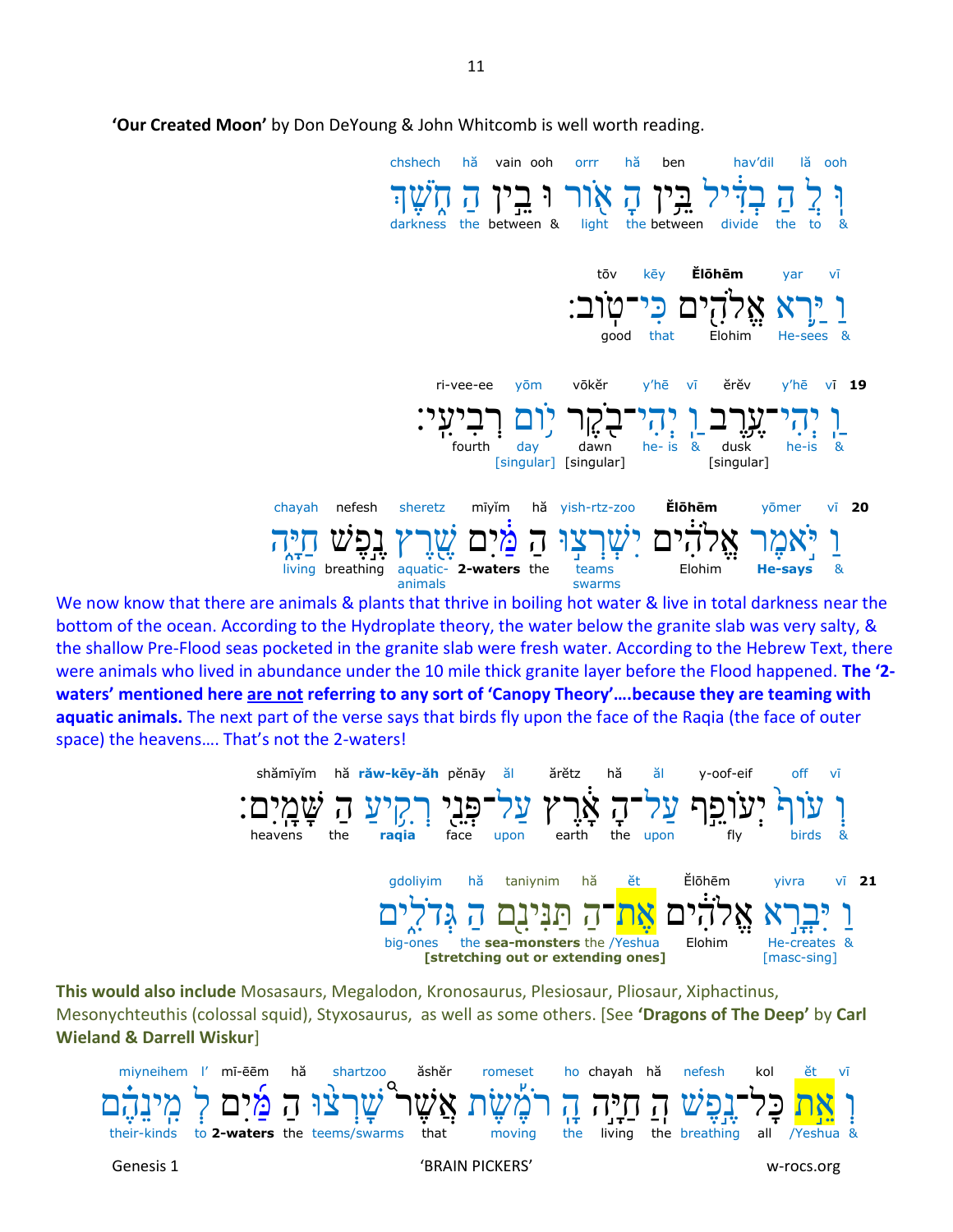

God doesn't name any of the animals. He just gives generalities because He gave Adam the task of naming them. The word 'b'hemah' (in-the-everywhere) is used in Exodus 36:1 'and all men wise heart that gave YAHVEH wisdom & understanding in-the-everywhere'

mah he b' me-nah ărětz **Ĕlōhēm**  $\mathbf{P}$ chayah nefesh hă totzay yōmer  $v\bar{v}$  24  $\mathbf{r}$ v. τ everywhere the in her-kind  $\alpha$ Elohim living breathing earth the bring-forth to **He-says** [see 'Word by Word'] [creatures]  $\mathsf{I}'$ ărĕtz chayto chen y'hē vī me-nah  $V'$ remes va her-kind exist he-is  $\boldsymbol{\alpha}$ to earth living & moving  $\mathbf{R}$ [creatures] [creatures] ĕt Ĕlōhēm  $\mathsf{I}'$ ărětz hă choyat yaahs vī 25 miynah ΙJ He-makes & living the /Yeshua Elohim her-kind to earth [masc-sing] menah  $\mathbf{P}$ mah he  $b'$ hă ĕt vī 1 I S J) ΙJ ΙJ to everywhere the in the /Yeshua  $\mathbf{8}$ her-kind  $\mathbf{r}$ ădămăh menayhu hă remes kol ĕt vī  $\frac{1}{2}$  $\frac{1}{2}$ 1 I I) its-kind to ground/dirt the moving all /Yeshua & /land(reddish-brown) [creatures]

'BRAIN PICKERS'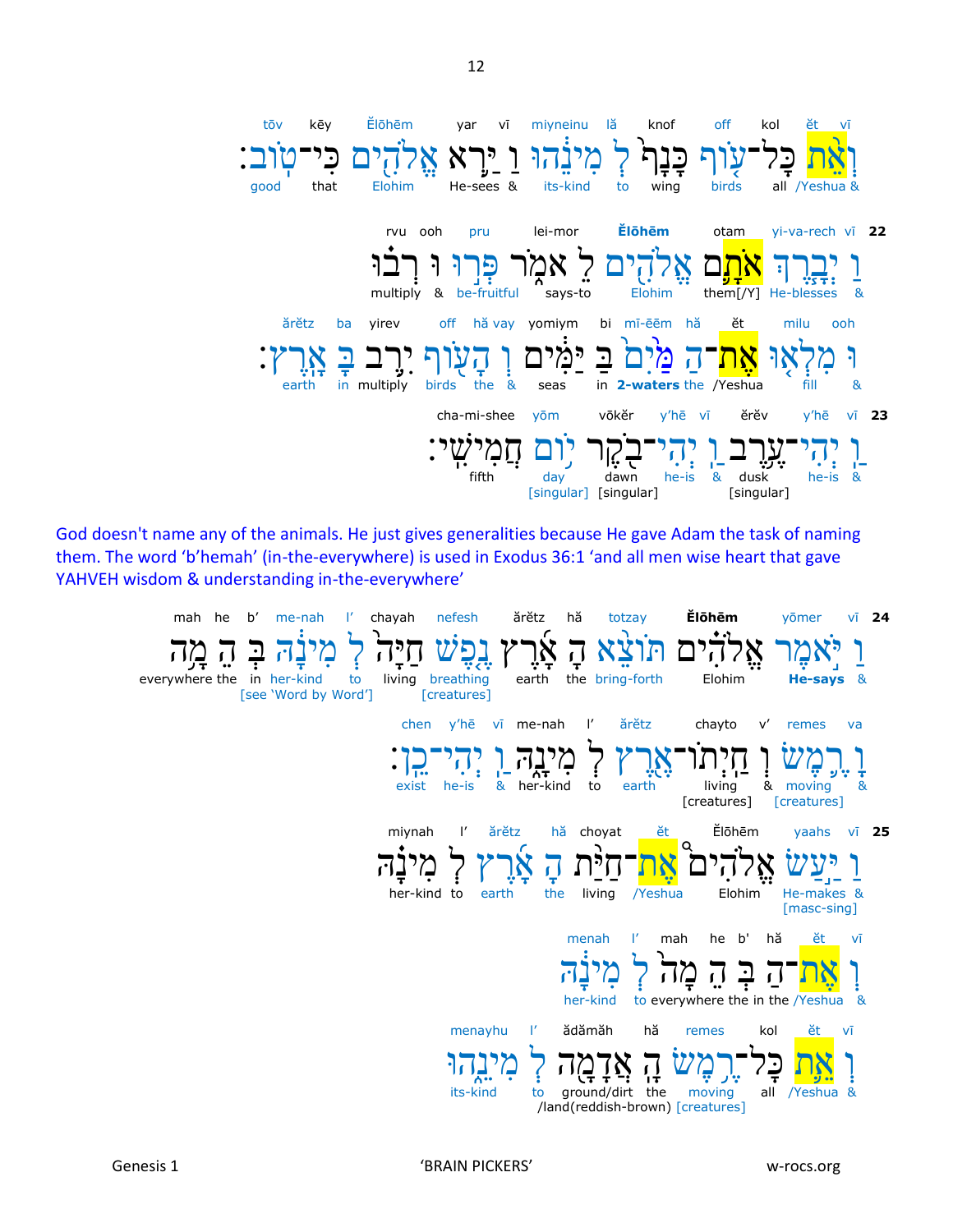

Genesis 1

'BRAIN PICKERS'

otam

them[ $/Y$ ]

bara

He-creates

nkeivah

female

[masc-sing] [the womb]

w-rocs.org

male

[also means

ooh zachar

'to remember' or a memorial]

&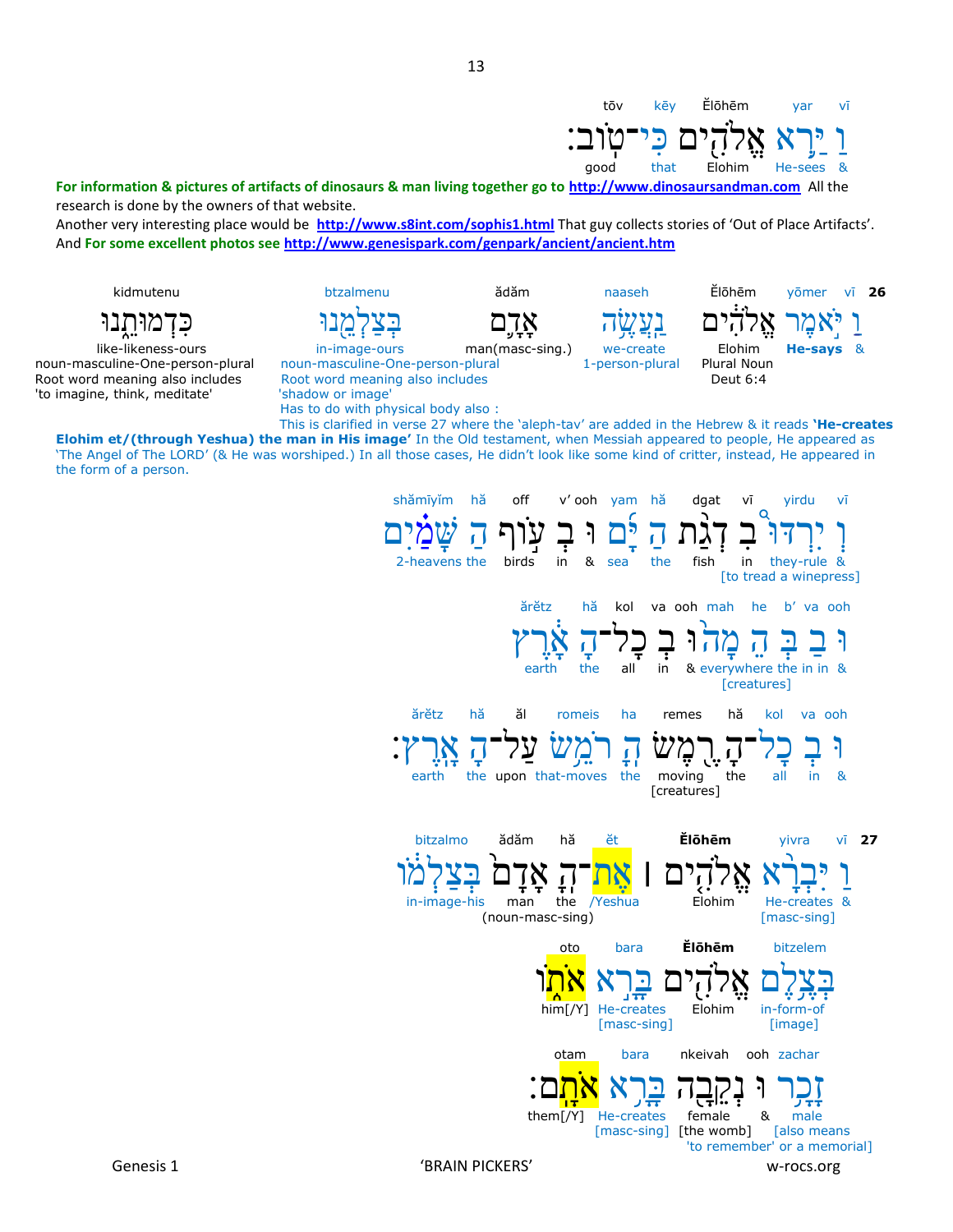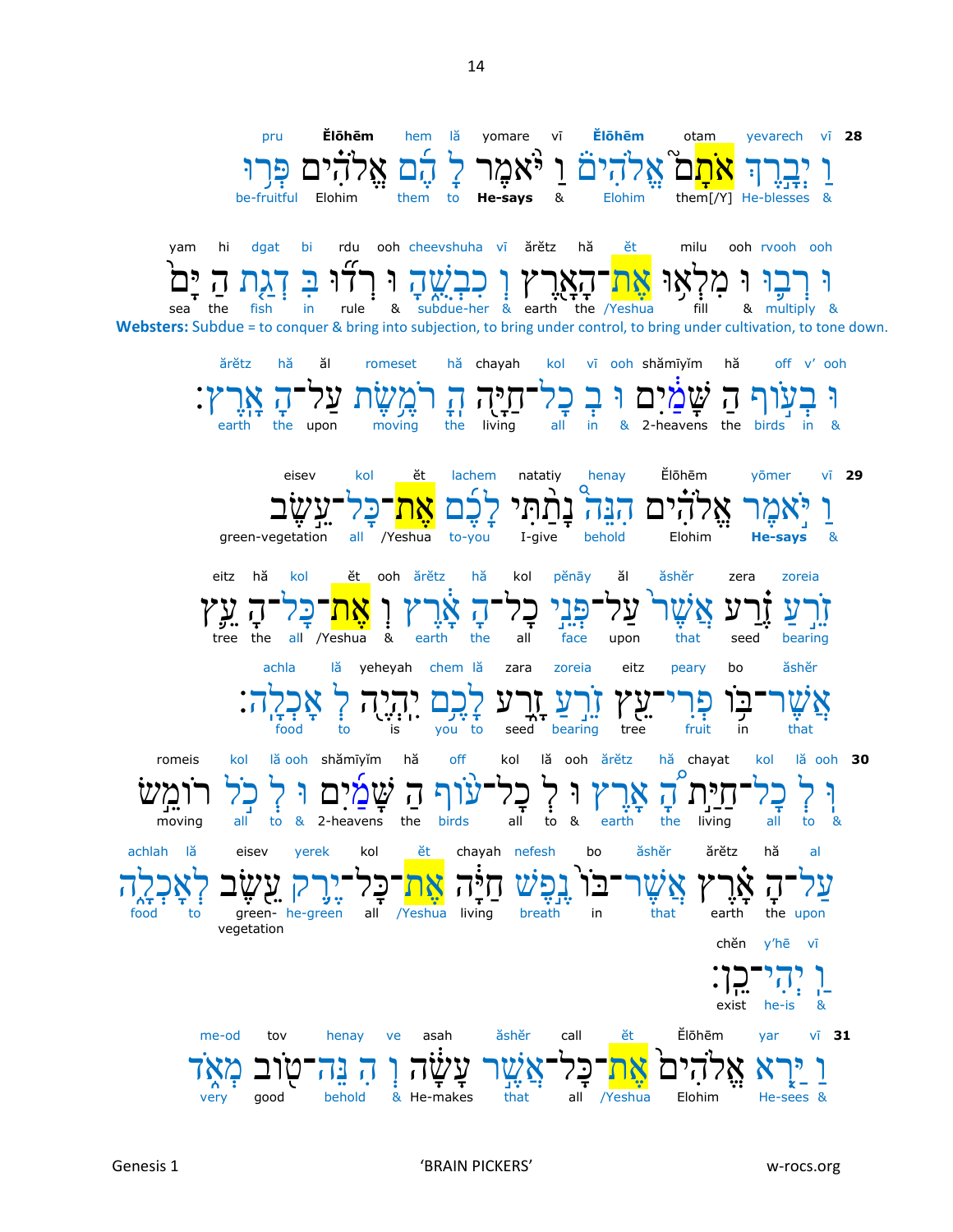

Why are we stopping here, before Genesis 2:4? In Hebrew the first line in a paragraph is a statement.

Then everything about the statement is 'hooked on' with a  $\overline{ }$ . This is called a 'vav' & it means 'and', but in English it gets translated into other 'conjunction words', depending upon the translators! Genesis chapter 1 actually ends at Genesis 2:3 and the next 'paragraph' begins with Genesis 2:4.

Genesis 2:4 'Turns up the focus in the microscope' to a higher intensity and focuses on a specific portion of the 'previous paragraph'. Genesis 2:4 is 'the statement' and the verses that follow are 'hooked on' to that statement. [Then the next 'paragraph/new conversation' begins at Genesis 5:1.]

## **Foot Notes for Genesis 1:**

**1About 'Brain Pickers':** I used to think that only Pastors who went to Seminary were qualified to study Hebrew & read the Hebrew Text, but then I became a member of a Messianic Jewish Congregation. In such a congregation it is the goal of every member to learn Hebrew so that all will be able to read the Hebrew Text from the Torah Scroll. In other words no matter how old or young you are, & no matter whether you are male or female, learning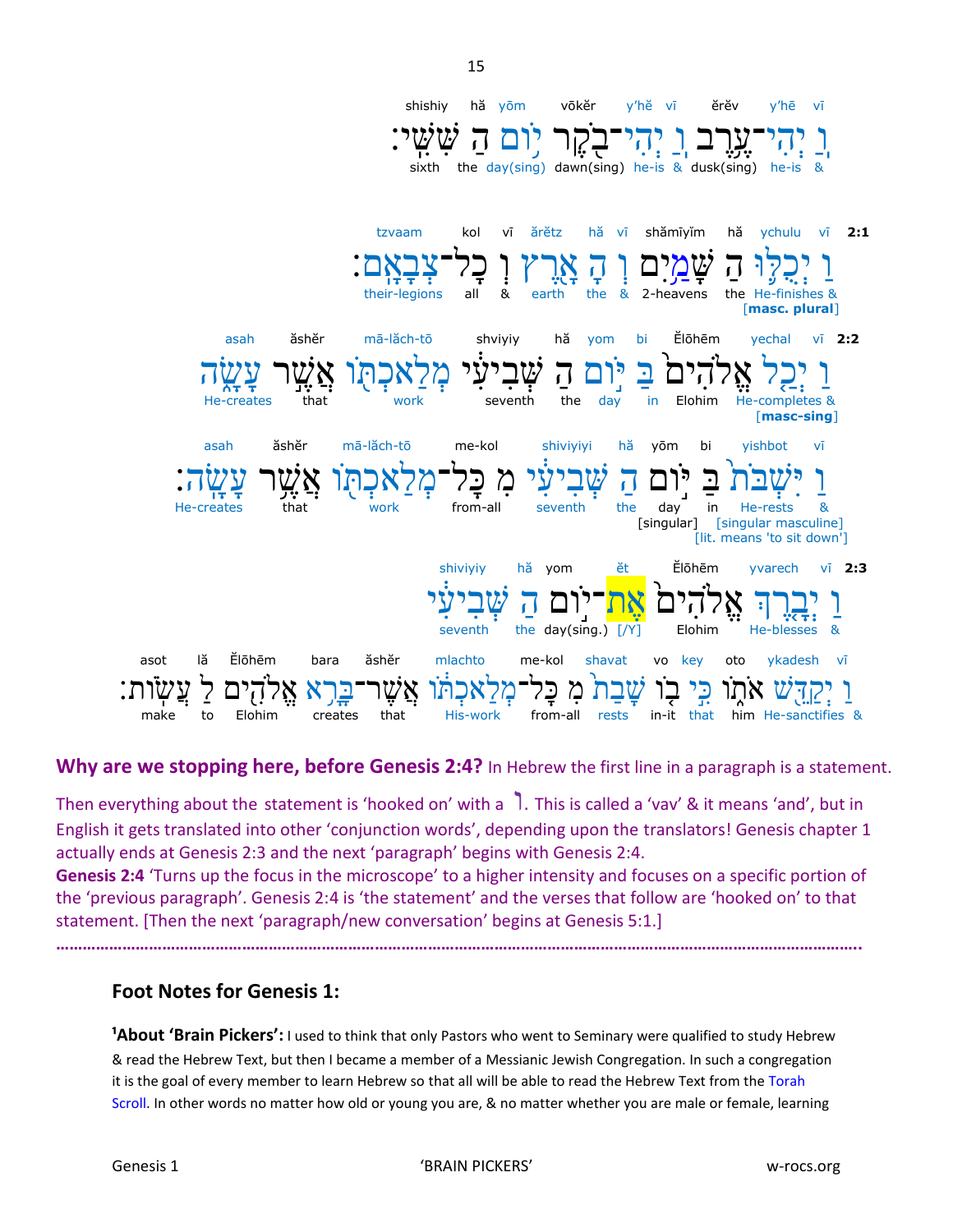Hebrew is required of you! [A Torah Scroll is the first 5 books of the Bible all in the original Hebrew…. It hasn't been translated from a different language.]

When I began learning Hebrew, my Hebrew Teacher was also into Creation Science. He owned just about every video & dvd that ICR & AIG had produced up to that point in time, and because of this, he started by teaching us how to translate Genesis 1:1 using a Hebrew lexicon & a concordance. He said, "If you do this, you will eventually learn Hebrew". (At that point in time he had been at it for about 38 years & was now in his 70s.) For me, the first verse was hard! It took me over a month to get through it… & then he gave us Genesis 1:2 to work through!... and each time he gave us another verse, it got a little easier.

Previously to learning Hebrew I had been intensely studying Creation Science for about 6 years because of a writing project concerning Noah & his family. Some of my research included studying the Hydroplate Theory, & Mount Saint Helens, & on more than one occasion I had read that the Hebrew Text didn't allow for anything other than a literal 6 Day Creation. Now as I began to translate the Genesis 1 Hebrew Text, I could see that it contained a lot more material concerning Creation Science than the English versions. Then about 4 months into the Hebrew class, one day my teacher mentioned how he had just completed translating Genesis chapters 1 to 11 & it had taken 9 months to do so. Because of my own Creation Science research, I became convinced that I needed to do the same thing, and in the process of working my way through the Genesis 1-11 Hebrew Text I also became convinced that it would be irresponsible not to do so. (I should be holding up all Creation Science research up to the light of the Hebrew Text.) So I set my writing project down until I finished reading the Hebrew Text. It took me 3½ years to accomplish that goal, & then for the past couple of years I have been going back over some of it because when I got to Genesis 10 I discovered that the names are describing geological events…. And with some of those names I had to go pick the brains of a geologist, because although I could translate the names, I had no understanding as to what certain ones were describing. For example, one name means 'to be leafless'. What would cause such an event? A geologist told me that it's when magma comes in contact with limestone & fills the soil with carbon dioxide, so then the trees die & drop their leaves.

Because of stuff like that, part of the reason for **'Brain pickers'** is to pick your brains too! And I realize that most have never seen the Hebrew Text & have no clue as to how to even begin to research it, so another reason for this presentation is help get you started. God wants us to read the Genesis 1-11 Hebrew Text! It's like a vast ocean, with each drop containing lots of stuff. We Creation Scientists need to examine it, thoroughly dissecting everything that is there. God challenges us to do so!

One last thing: Debating isn't my forte, but since I have been a part of a Messianic Congregation, I have learned that debating has it's benefits. I know of a gal who grew up under a Jewish roof & every Friday night the whole family sat down to Shabbat Dinner. After eating, they divided up into 2 different teams & debated a topic. The following week everyone switched sides & debated the same topic. Each child was expected to do their own research & master the topic before the debate, whether they agreed with what they were expected to defend or not! The end result was that the topic was thoroughly covered, & everyone could see both sides of the issues, & the end result was that the best choices were made. In the Messianic Jewish Congregation that I attend, we go through about 5 chapters of scripture every Saturday. We start around noon, & sometimes don't finish up until late in the afternoon. There's one person who's the main speaker & knows the topic well, but as he expounds on each chapter, the discussion is interactive! Ideas are chewed over & often deep spiritual truth comes out because of the discussions. In a similar fashion, the goal of the **Northwest Science Museum** is to present Creation Science & Evolution side by side so that all will be able to see both sides of the issue.

Jewish congregation around the globe go through the  $1<sup>st</sup>$  five books of the Bible every year. It's a custom that predates the birth of Messiah. They begin with Genesis 1:1 to 6:8 right after the Feast of Tabernacles (Sukkot) & finish up with the end of Deuteronomy just before Yom Kippur. For the past 4 or 5 years the leader of our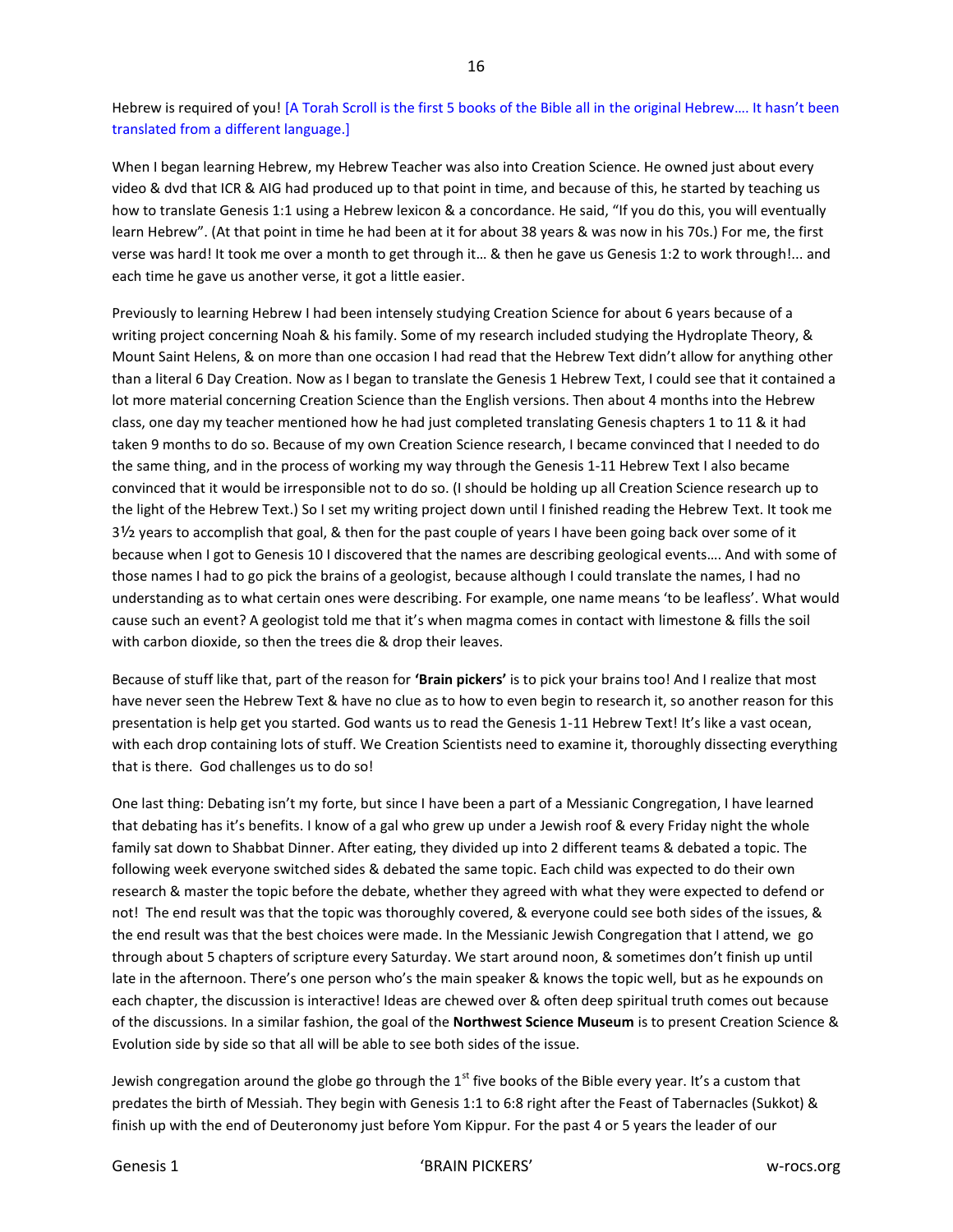Messianic Jewish Congregation has made me lead the Torah discussions for B'resheet (Genesis 1:1 to 6:8) & Noach (Genesis 6:9 to Genesis 11:32). This year, because of the Appetizer (Bible Study notes) being sent out across the internet & a lot of Jewish people, including some Messianic Jews, not believing in a literal 6 Day Creation a little less than 6000 years ago according to the Jewish Calendar, I decided to put as much information as I possibly could into the 'Appetizer' in the hope that it might persuade some of my brethren to put their full trust in God's word. These **'Brain Pickers'** are an off-shoot of those 2 'Appetizers'. (B'resheet was 21 pages long & Noach was 25. You can view those at [www.bethtephila.org](http://www.bethtephila.org/) in the 'Torah Portion' section. ) [This is the year 5772 starting from the Creation according to the current Jewish Calendar. There's some that say it's off by about 164 years. See Appendix G:, pg 931 of 'The Annals of the World' from Master Books.]

# <sup>2</sup>ět **λλ** = AΩ Rev 1:8 [through Yeshua/Jesus] This is something that is amazing! This is an untranslatable

Hebrew Word. There's no English equivalent; however, sometimes when the sentence is being translated into English, it will be given a meaning in order to make the sentence flow in English. This word consists of the first & last letters of the Hebrew alphabet. Aleph is the name of the first letter & Tov is the name of the last letter. Do you recall that in the Book of Revelation that Jesus said to John, "I AM the Alpha & the Omega"? Do you think He was

talking to him in Greek or his native tongue, which was Hebrew? In Hebrew the Aleph  $\aleph$  was originally drawn as a picture of an ox or bull head and the letter by itself meant 'the first, the leader, the strength'. In Ancient Hebrew

it was drawn like this: It's a stick picture of the top of the animal's head & it includes the horns. Does Yom Kippur (The Day of Atonement) come to mind? If not, the other letter will convince you! The other letter, the

Tov  $\prod$  is the last letter of the Hebrew Alphabet. It used to be drawn as an X or a cross + and it symbolized the

seal of a covenant! So when Jesus said "I AM the Aleph & the Tov" He was saying that He is the Sacrifice that sealed the Everlasting Covenant! So when you see this word in the very first sentence of scripture, think about what the first chapter of John says & also Colossians concerning Christ, & keep in mind that whenever an idea is repeated in Hebrew, it means that it's emphatic!

# **<sup>3</sup>one-only-first**  $\overline{J} \overline{J} \overline{N}$  **ĕchăd** This is the same word that is used for Deuteronomy 6:4 where it says

#### Sha-mah Yishriel YAHWEH El-o-hei-nu, YAHWEH e-cha-d Hear, O Israel! YAHWEH is our God, YAHWEH alone

Echad [the 'ch' is like the 'ch' in Bach] means 'the only one' & there's no other one before it, and it's the leader & the one that begins the others. (It's not simply a primary number as we think of 'one' in English.) **Genesis 1:9:**This word is also used in 2:24 where a husband & wife are 'one flesh'. It's also used in 1:5 where the evening & the morning were 'one day'. (See also Genesis 11:6.) In the above verse Eloheinu (God ours) is a plural masculine noun with the suffix being first person plural. Elohim embodies Father, Son, & Holy Spirit. They are one.

# <sup>⁴</sup> mēēk-vĕh וה ק ֵ֥ מִ mikvah 'Collection'. This word is also used for a Jewish baptism. **The waters have to be**

**'moving' or 'flowing'.** A person can't be 'mikvahed' in a tub, unless it's got water jets, & those water jets are turned on. The waters for a 'mikvah' have to be moving somehow. For this reason we usually do our 'mikvahs' in the river. Recently I visited a Messianic Jewish Synagogue down in Texas where the Mikvah pool was in the shape of the Star of David, & fountains rose out of it! The point is, in Genesis 1 the waters also have to be moving somehow.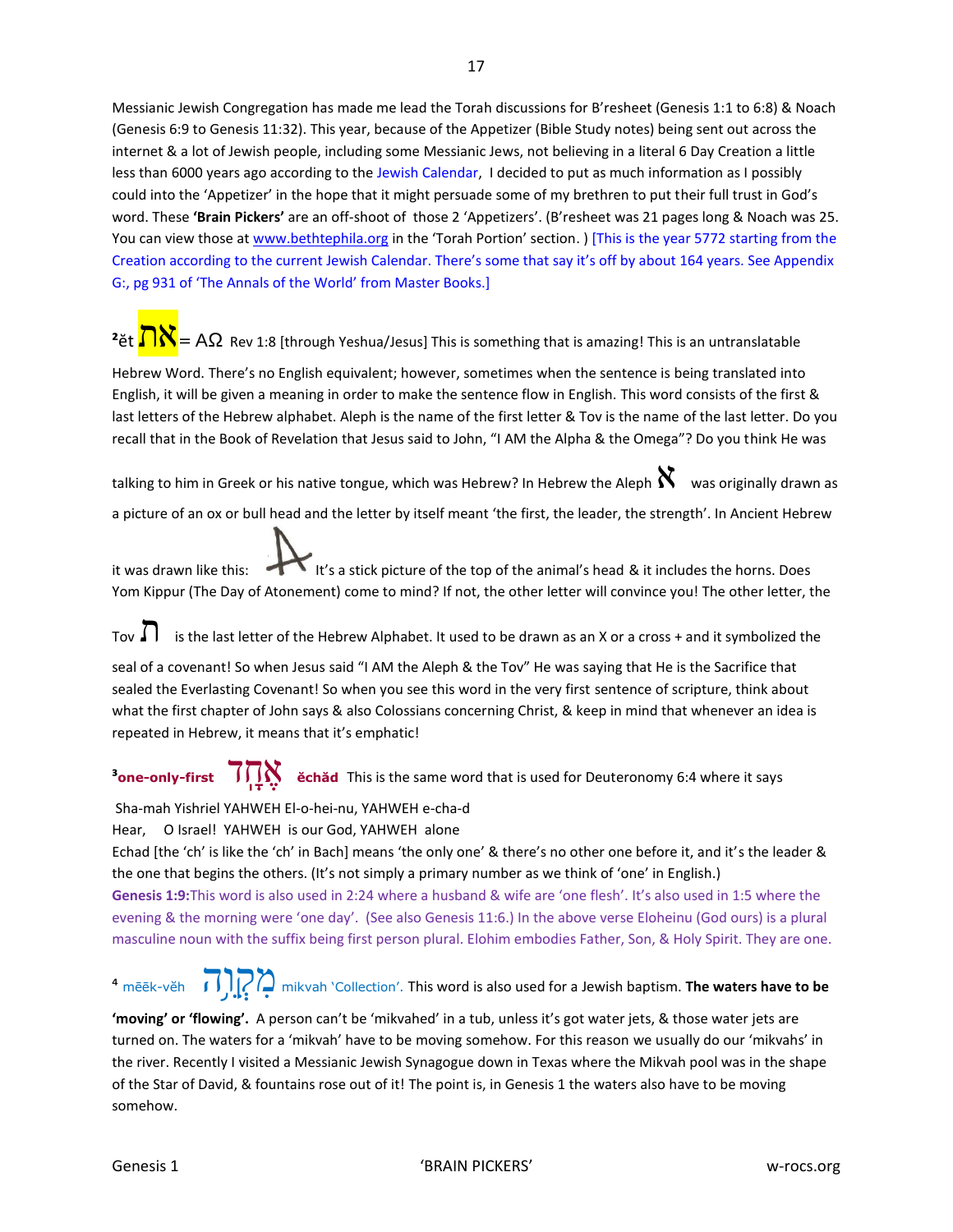**⁵Speed of Light:** Theory: If the stars are millions of light years away, & humans can see them flicker in the night sky, then the universe must be very old. New Facts: Not enough time has elapsed for light speeding at 186,282 miles per second to have traversed the entire universe. Yet light has reached the entire expanse of the cosmos, meaning light has travelled faster than the know speed of light at some time in the past. Researchers estimate light may have travelled 10<sup>69</sup> times faster at the beginning of the universe. This means that the universe is smaller & younger than most scientists believe. New York Times. May 30, 2000 & The London Times, Dec. 24, 2000.



**⁶**This makes a nice 3D visual resource:

#### **My main research 'tools':**

**Hebrew Text: The Westminster Leningrad Codex (WLC)** 2005 Public Domain [http://www.biblegateway.com/passage/?book\\_id=1&chapter=1&version=81](http://www.biblegateway.com/passage/?book_id=1&chapter=1&version=81)

**Analytical Hebrew & Chaldee Lexicon** B. Davidson [1966] Samuel Bagster & Sons Limited, London

**New American Standard Exhaustive Concordance of The Bible** [1981]Holman ISBN 0-87981-197-8

**Strong's Exhaustive Concordance of the Bible** [KJV]…James Strong, S.T.D. L.L.D. 20th printing 1951 Abingdon-Cokesbury Press New York . Nashville . Keep in mind that the older the concordance is, the better the notes are!'

**The JPS Hebrew English Tanakh**. (Jewish Publishing Society. The Traditional Hebrew Text and The New JPS Translation. 2nd Edition, Philadelphia 1999/5759[Jewish Year] ISBN 0-8276-0697-4

### **I consulted these tools on occasion, for various reasons:**

**The King James Bible** [What do I think of the KJV? The Ruach HaKodesh warned me about not getting into discussions over the topic., so don't try & nail me on the subject! I have great respect for those who did the translating of the KJV. I also understand that they interpreted it according to how they perceived the 1511 world around them (see Genesis 1:1), & that they had to be 'politically correct' in order for their king to allow them to do the translating. Our Western World freedoms are a direct result of the KJV Bible.]

**The Holy Scriptures** (Hebrew Publishing Company, New York copyright 1930, copyright 1939).

**The MacArthur Study Bible NKJV** Word Bibles ISBN 0-08499-1222-9 John MacArthur studies the Hebrew. [He was also my pastor from 1977 to 1987, & he's the one who taught me how to study the scriptures.]

Genesis 1 No. 2012 **CERAIN PICKERS'** We also a strategy and the set of the set of the set of the set of the set of the set of the set of the set of the set of the set of the set of the set of the set of the set of the set